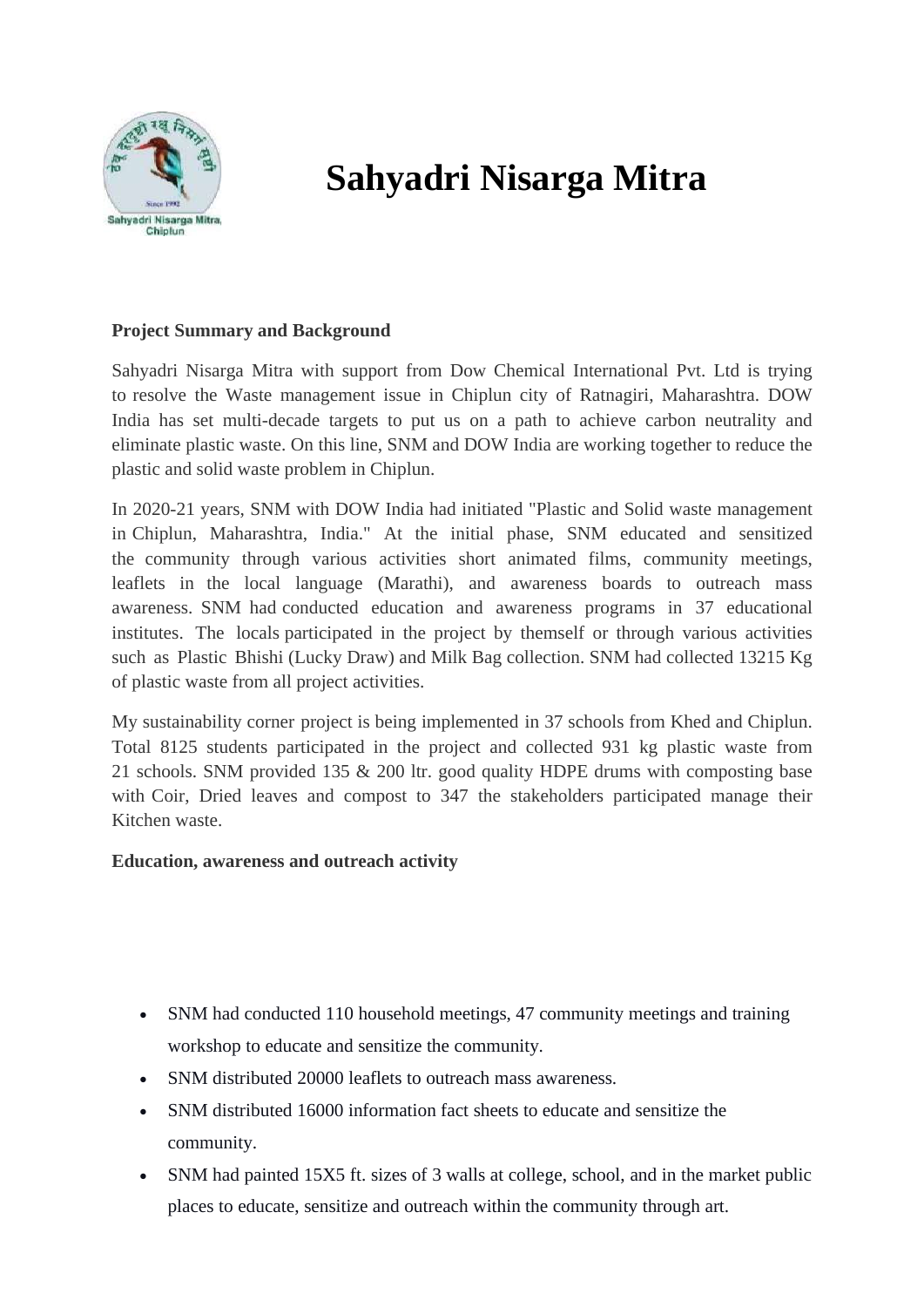- Attended Kherdi, Pachad and Pimpali gram sabha discussed about the issue due to improper waste management, and solution waste management.
- Conducted meetings with Chiplun Municipal Corporation.

# **Plastic Collection**

**Plastic and solid waste collection activity** 

| Sr.<br>N <sub>0</sub>       | <b>Time Period</b>  | <b>Plastic Collected</b><br>(Including Plastic<br>Bottles) (Kg) | Milk bag<br>Collected (Kg) |
|-----------------------------|---------------------|-----------------------------------------------------------------|----------------------------|
| 1                           | July-September 2021 | 2715                                                            | 219                        |
| $\mathcal{D}_{\mathcal{L}}$ | Oct-Dec 2021        | 2003                                                            | 597                        |
| 3                           | $Jan - March 2022$  | 2666                                                            | 501                        |
|                             | Grand Total (Kg)    | 9233                                                            | 1317                       |
|                             |                     |                                                                 |                            |

➢ **Online Plastic Bhishi**

#### **(Online Lucky Draw)**

- SNM had created a WhatsApp group of 182 participants, and the Stakeholders (households, Shops, general stores, hotels etc.) to outreach us through text message. Some people who don't have whatsapp, also contact us through call, or SMS to collect their plastic wastes.
- SNM team visits at stakeholder's place collect plastic waste and give them a plastic bhishi coupon (Lucky draw) and Rs.5/- per Kg of plastic waste.
- The coupon has a particular coupon number and name of the participants.
- SNM conduct an online Facebook live plastic bhishi (Lucy draw) event at the end of the month, and 40 participants win ranges of the Gift hampers.
- SNM had conducted 5 plastic bhishi, and distributed 180 prizes to participated Plastic bhishi winner.
- The event outreached to 2326 people through Facebook.

#### ➢ **Milk Bag Collection**

- SNM Volunteers collect plastic milk bags in and around Chiplun.
- A daily visit to the participated stakeholders and collect the segregated empty plastic milk bags.
- SNM had collected total 1317 Kg of plastic milk bags from participated stakeholders.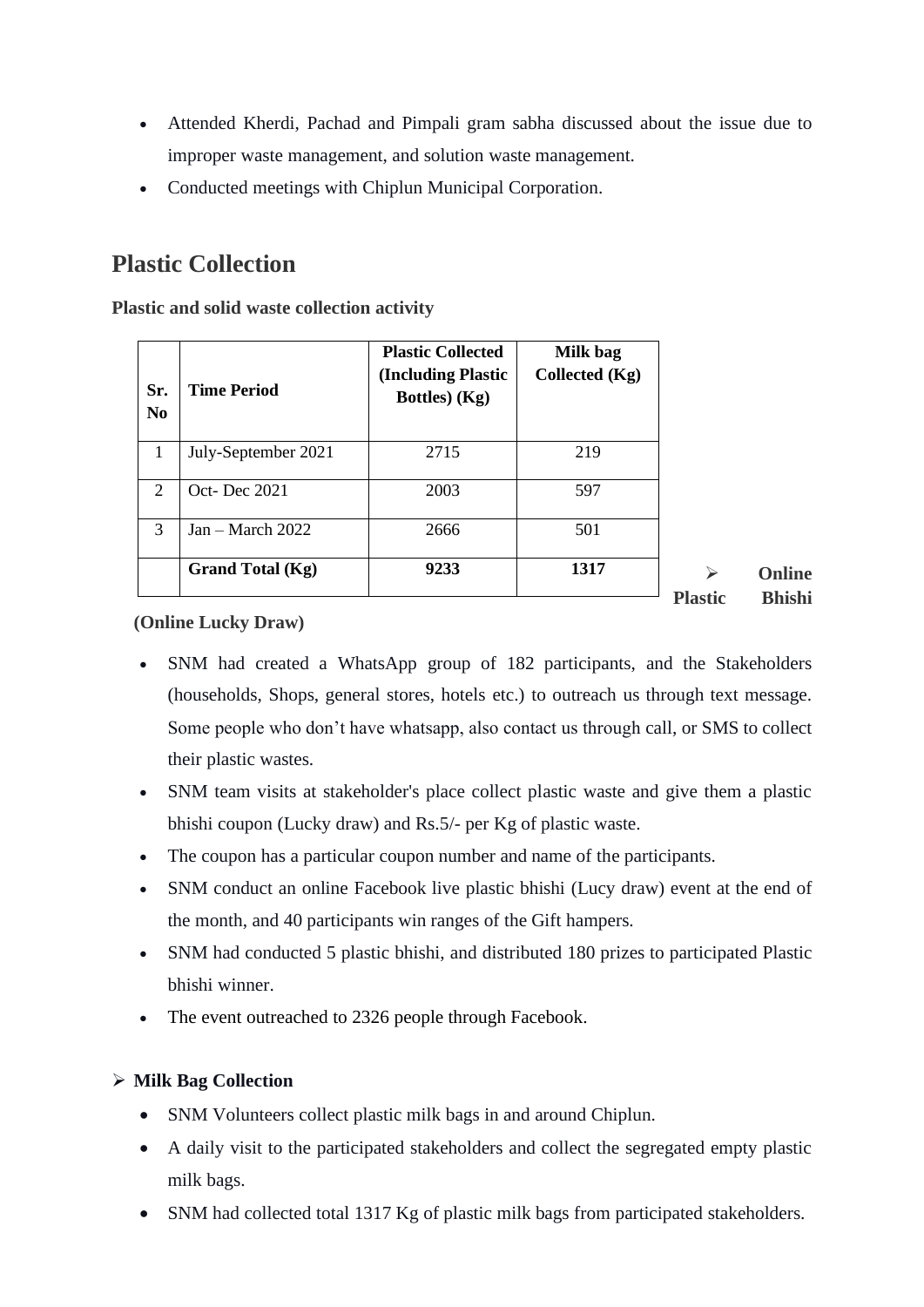- The collected plastic waste sent to the Amar Plastic Recycle.
- ➢ **E-Rickshaw –** SNM had purchased an E- Rickshaw (Kinetic super Jumbo) for plastic waste collection. We have printed project information on the vehicle. The vehicle is now in use and finds useful for plastic collection from shops as well as houses. We are currently collecting approx. 100 kg plastic per day using this vehicle.

#### ➢ **My Sustainability Corner**

- My sustainability Corner is the concept in which students will be educated, sensitized and practice sustainable activity in day-to-day lifestyle, environmental issues and conservation.
- In 37 educational Institute SNM initiated "My Sustainability corner" activity.
- 37 Educational institutes educated and sensitized about plastic waste and its management through presentation and lectures.
- SNM had given activities to school students to segregate and collect their household plastic waste.
- SNM collected 931 Kg of plastic waste from 21 schools.
- 8125 Students have participated in this activity
- ➢ **Plastic Upcycling-** Plastic Upcycling is the process of adapting used or waste plastic to create a new product offering with a greater value and content. The term is relatively newer that recycling. We have started plastic Upcycling as a part of or project. We segregate the plastic wastes in seven types and send the most of it to recycling. But type 7 plastic and few other items are hard to recycle, such things goes to Upcycling. We are up cycle plastic waste into fabric which later turns into purse and handbags. We have also developed a handloom to make the fabric.
- ➢ **Plastic processing devices-** We are trying to make small articles like coasters, Key chains etc. by using plastic waste for which we have purchased these devices. The plastic crusher machine crushes all type of plastic and creates small particles of plastic. Then the extruder and hand molding device melts the plastic waste and creates a moldable paste. We are still on trying and experimenting phase & will start the production sooner.

#### ➢ **Bottle Collection**

• SNM collected 2203 kg plastic bottles after 22 July floods in Chiplun and adjacent villages.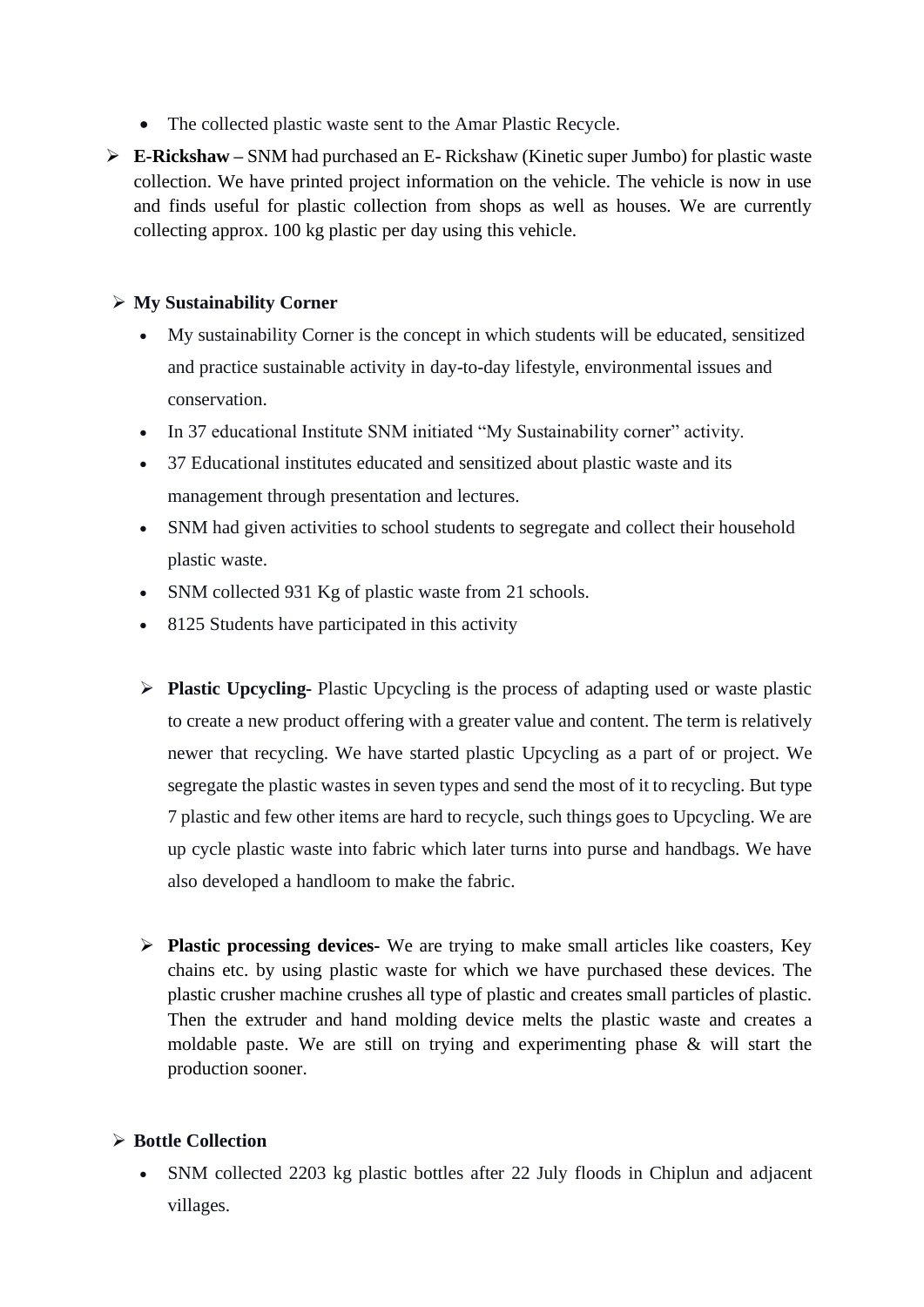- Installed eight plastic bottle collection cages to collect plastic bottle waste in different public places in Chiplun.
- Plastic collection cages installed one at Vishwanath Vidyalaya and Saraf Highschool, two at Parshuram Hospital and research centre lote, and 5 in Chiplun public places and market.

# ➢ **Plastic Sunday**

- Sahyadri Nisarga Mitra had collaborated with Chiplun Nagar Parishad (Municipal Corporation) to implement the concept of "Plastic Sunday".
- The concept is that the community should have waste segregation habit at the household level. The community segregate and store plastic waste from Monday to Sunday at their home.
- On Sunday, Chiplun municipal corporation garbage collection vehicle collected the segregated plastic waste from the community.
- A total of 538 kg segregated plastic waste collected in total 30 days of Sunday from September 2021 to March 2022 in the activity.

#### **Kitchen Waste Management Activity**

- $\triangleright$  SNM had educated and sensitized community and the community responded positively participating in the project to manage their Kitchen waste.
- $\geq 153$  household is participated for the Kitchen waste management in Chiplun.
- ➢ 247 household participated for the Kitchen waste management in Pachad Gram panchayat.
- $\triangleright$  SNM had distributed 135 litres, 109 drums and 200 litres, 40 drums with composting bed to the participants in Chiplun.
- ➢ SNM distributed 247 composting bins of 135 litre HDPE Drums to participated household in Pachad Gram Panchayat.
- ➢ Handheld training provided to every individual and provided required material culture and IVM sprays for home composting.
- ➢ SNM team visits weekly every household for inspection of the composting bin, and sometimes visit whenever stakeholders required.

# **Society Composting**-

➢ SNM have developed society composting unit for Green Cove society in Chiplun. The society is having 216 flats for which we have constructed 20 brick tanks of 6x3x3 feet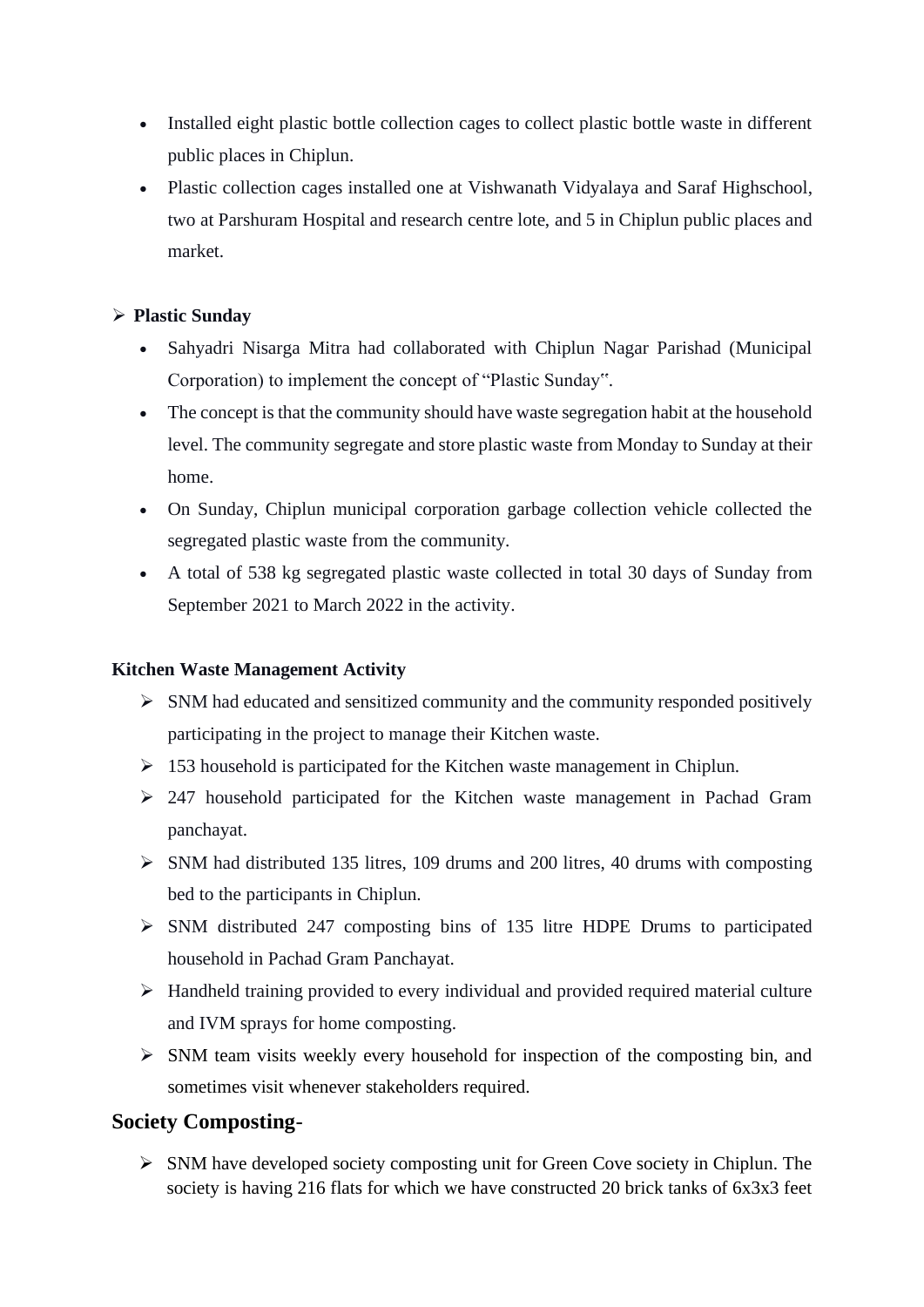dimension. The construction of composting unit is completed and it will be functional soon.

- ➢ SNM visits every fortnight in Swara Vihar Society and Kane Bandhu Hotel every month for the inspection of the composting tank.
- ➢ Restored society composting unit in Swara Vihar society and Kane Bandu hotel after getting damaged by flood.

# **Challenges & Overcome:**

We have faced lots of problems due to Covid-19 pandemic and the July flood while executing project activities.

- On  $22<sup>nd</sup>$  and  $23<sup>rd</sup>$  July, Chiplun faced devastating flood locals in the region had faced heavy loss.
- SNM office and segregation center had faced the worst situation the water level is approximately 8 to 10 ft. and damaged office and segregation center.
- SNM had taken 15 days to manage all refurbishing and was ready to initiate the project activity on  $5<sup>th</sup>$  August 2021.
- In flood, many of the stakeholders lost their home composting drum, and we had conducted a survey that found 58 stakeholders had lost their home composting.
- SNM survey confirmed and provided 43 stakeholders 135 litter and 15 stakeholders 200 litter home composting lost in the flood.
- Swara Vihar Society composting and Kane bandu hotel composting tank heavily affected due to flood.
- SNM had restored the Composting tanks and Society household and hotels started to manage their Kitchen waste again.
- It was observed a huge amount of packaged water bottles and many bottles were littered everywhere. We had decided to collect plastic bottles before it goes into the waste.
- SNM had initiated project activity from 1st August 2021 started collecting Plastic bottles.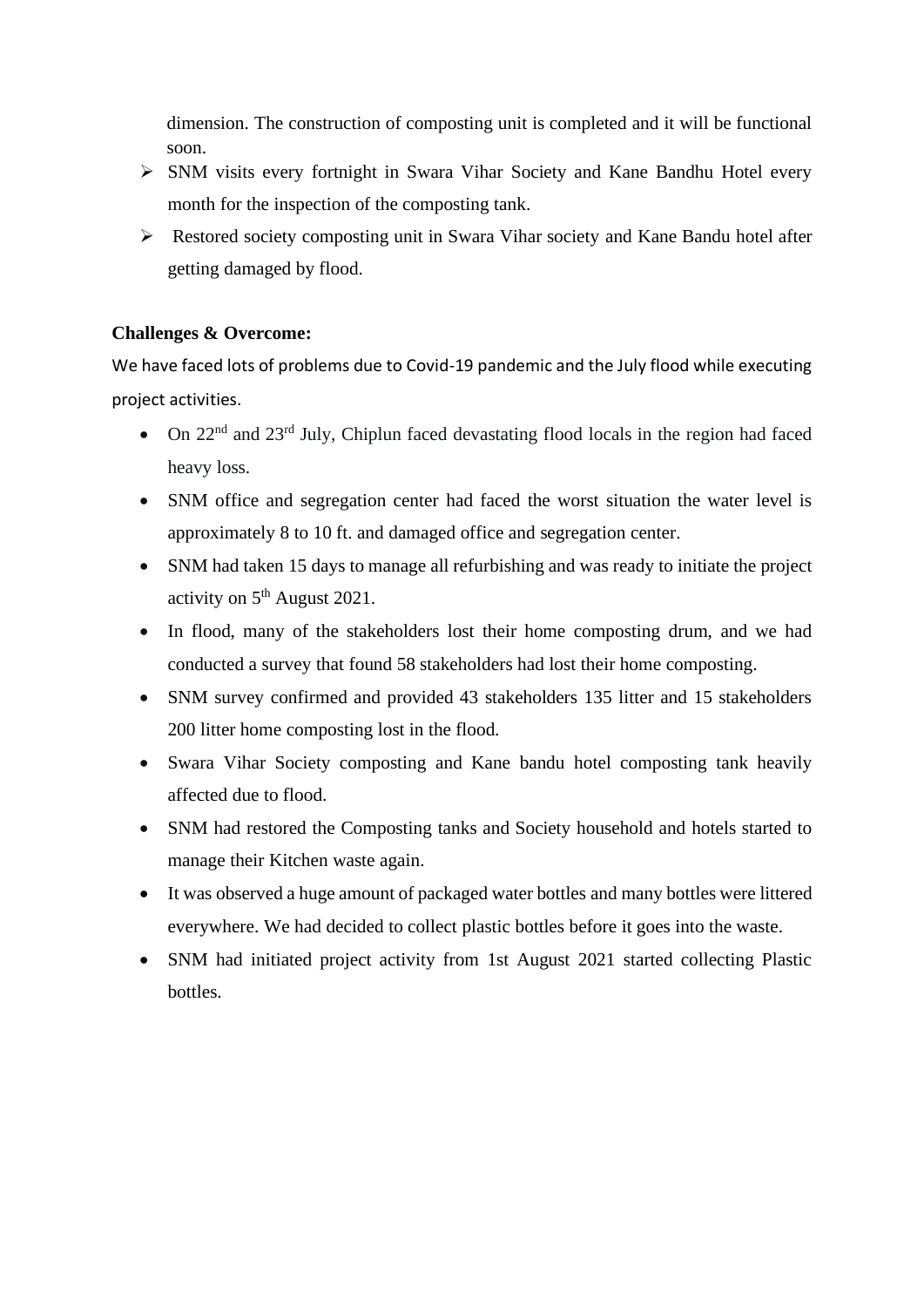

Fig. 1 Community meetings and training workshop



Fig. 2 Household meetings



Fig. 3 Outreach material



Fig. 4 Plastic Bhishi





Fig. 5 Milk bag collection **Fig. 5 Milk bag** collection awareness lecture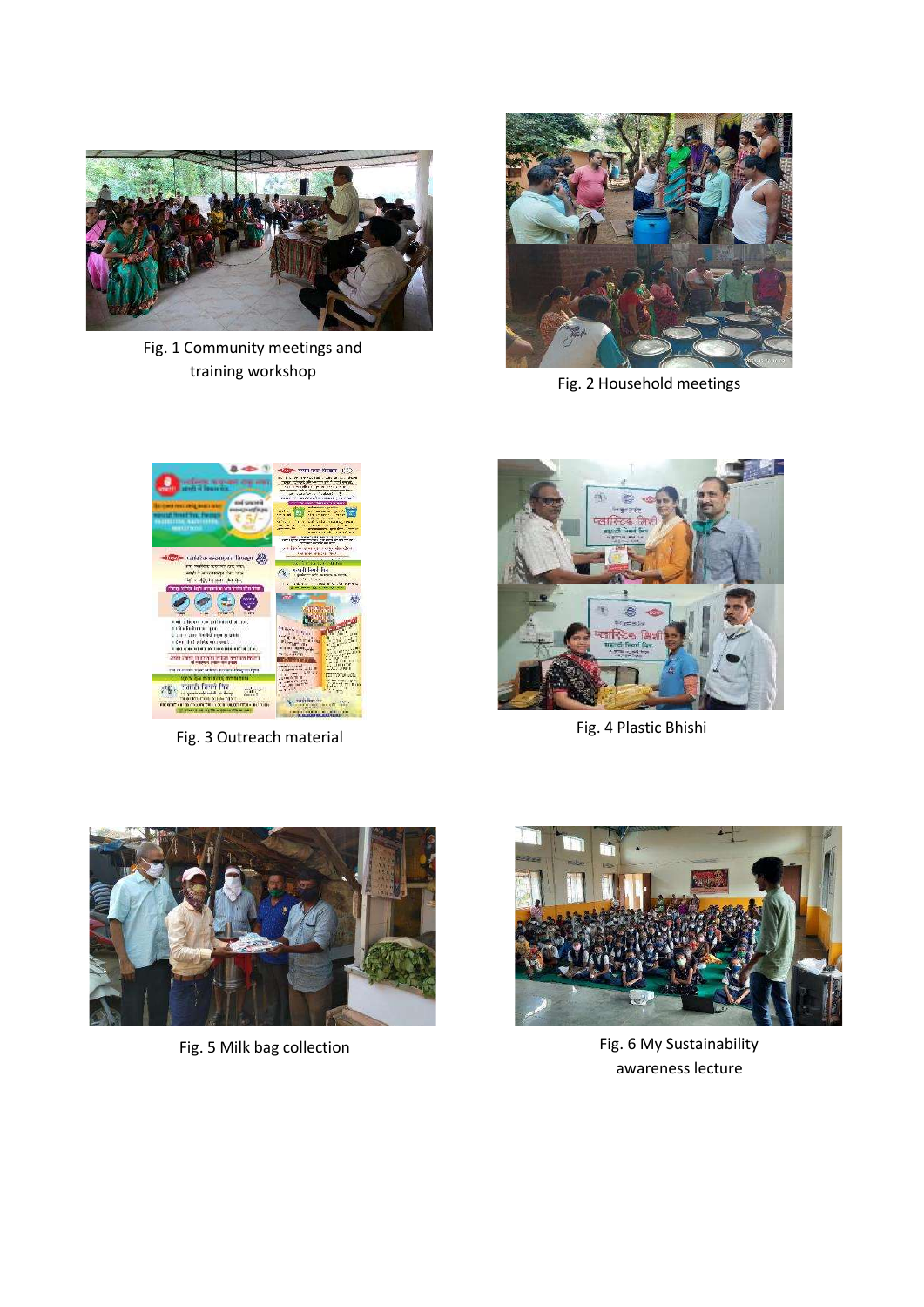

Fig. 7 e-Rikshaw for plastic collection



Fig. 8 Plastic bottle collection cage



Fig. 9 Plastic Sunday



Fig. 10 Home composting in large society



Fig. 11 Waste plastic Upcycling through weaving



Fig. 12 Plastic upcycling by molding